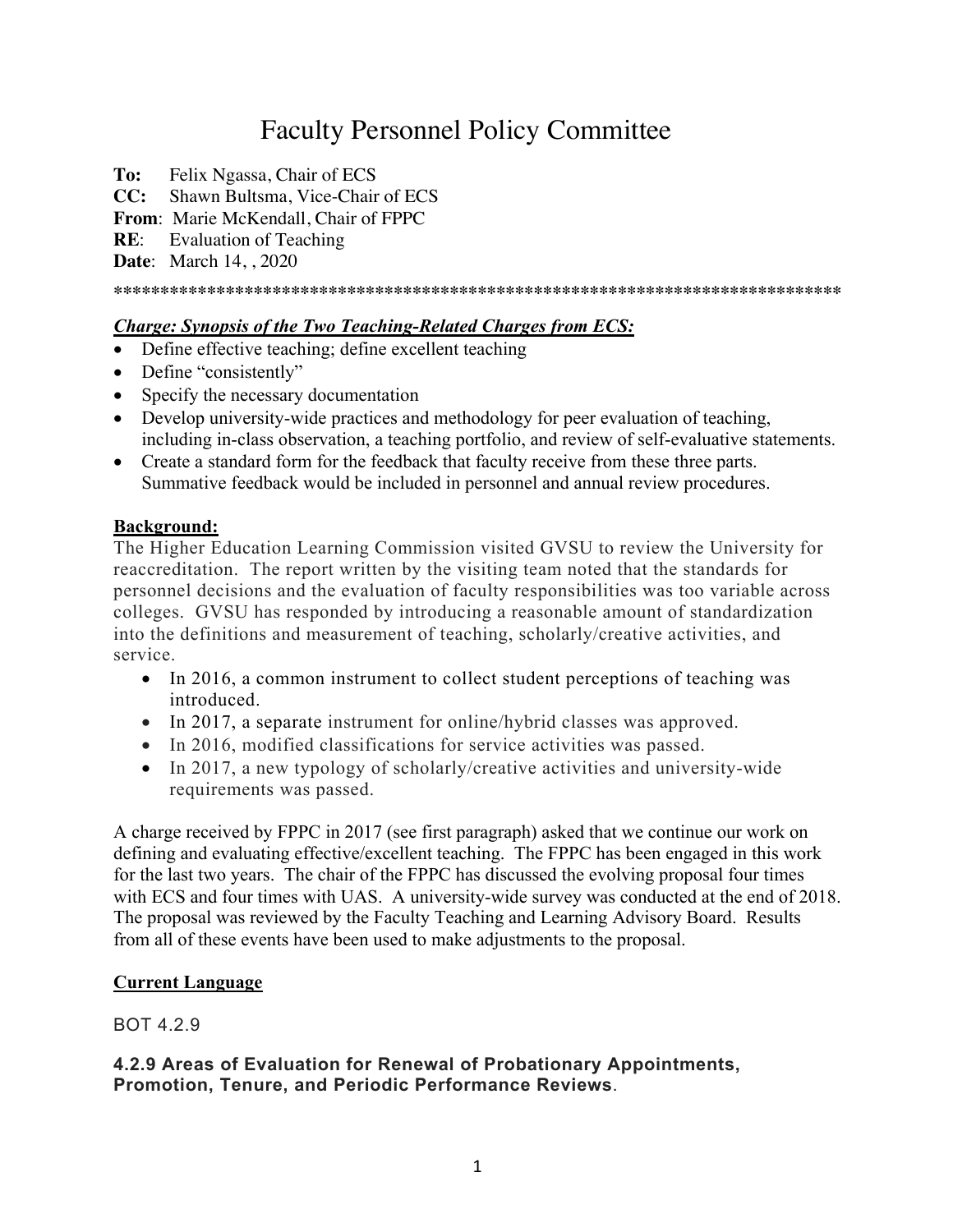**1. College Regular Faculty**. The individual College's Personnel Committee will use the evaluation criteria indicated in this section in arriving at its recommendations. All regular faculty, whether full- or part-time, shall be evaluated on the same criteria and shall be expected to demonstrate that they meet the level of performance consistent with the expectations of their rank. In these personnel actions, except Dismissal for Adequate Cause, the burden of proving that their performance warrants the personnel action under consideration rests with the regular faculty member to be reviewed. It is the University's responsibility to process the requested personnel action. Each of the criteria listed below must be demonstrated to some degree, but teaching is regarded as the most important.

It is essential that regular faculty review be thorough, fair and in accord with clearly stated standards and criteria (Section 4.2.9) and procedures (Section 4.

2.10). Faculty reviews should promote a culture of continuous improvement. **A. Effective Teaching.** Effective teaching facilitates student learning and includes, but is not limited to, knowledge of the field taught, classroom and mentoring performance, and communication and human relations skills. Faculty members teach effectively by challenging and engaging students, by supporting their academic and professional growth, and by establishing and maintaining high academic standards. They address in their courses relevant knowledge together with intellectual and practical skills pertinent to the discipline or profession. They use appropriate pedagogies and relevant assessments of student learning. They contribute to revising or developing courses and curricula as needed by their units. demonstrating disciplinary knowledge, teaching students skills that will help them effectively address complexity, diversity, and change, and organizing content and activities to create a coherent learning structure. Faculty members teach effectively when they create an equitable learning environment, challenge students and set high expectations, employ relevant assessment of student work, and engage students through the use of appropriate pedagogies, Effective teachers reflect on their teaching and refine their courses, and develop new courses and curricula as needed. Effective teaching must be documented by a) selfevaluation, b) peer evaluation, and c) student evaluations.

# SG 3.01

# POLICY STATEMENT

The role of a faculty member involves an interlocking set of responsibilities to students, to colleagues in both the institution and the wider profession, to the institution itself and its surrounding community, to the advancement of knowledge and understanding in the faculty member's field, and to the ideals of free inquiry and expression. Normally, these are articulated as the areas of teaching (Regular Faculty) or professional effectiveness (Library Regular Faculty), scholarship and creative activity, and service, as outlined in the Board of Trustees' Policies BOT 4.2.9.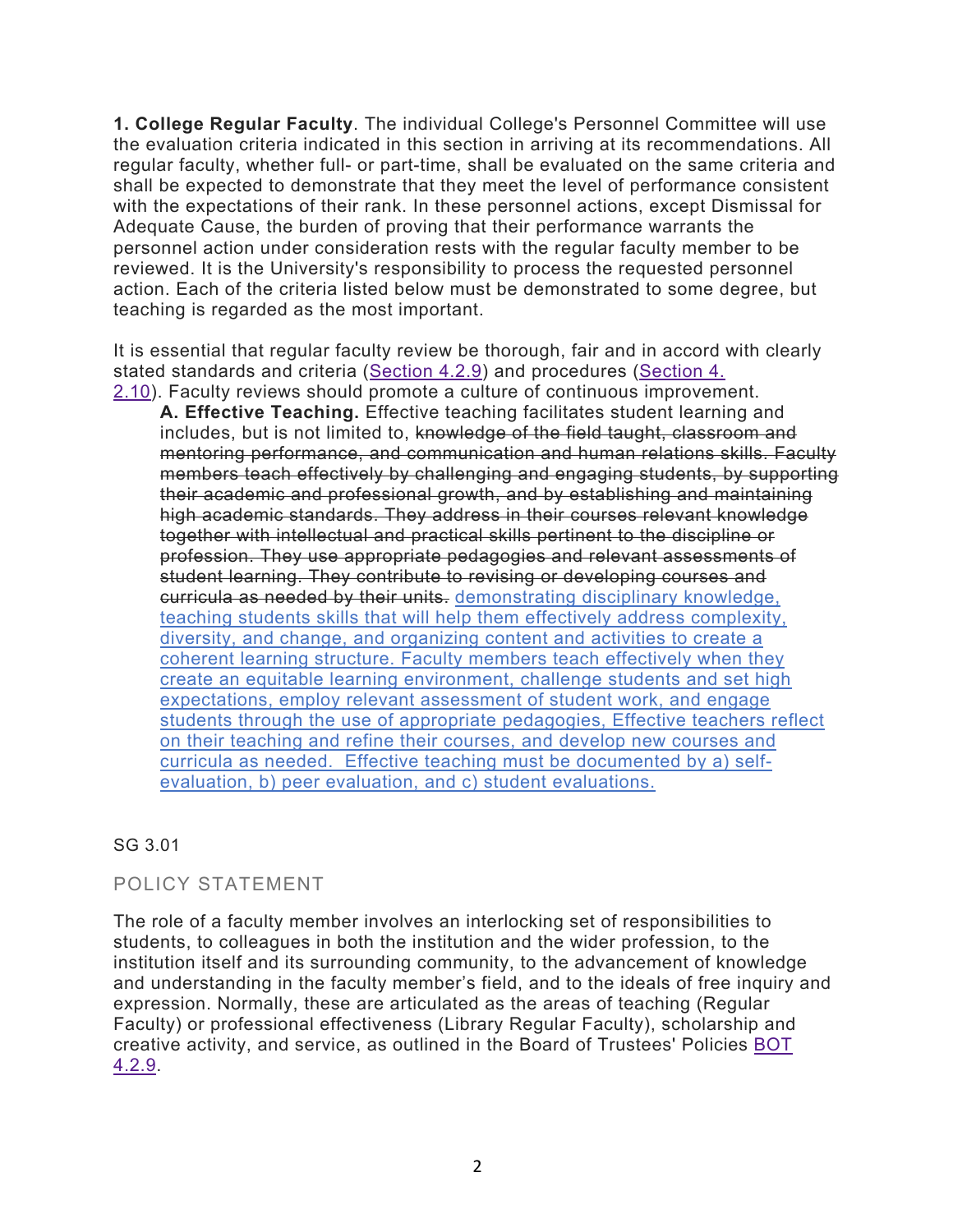Each unit shall establish expectations, in writing for all its faculty, in the areas of teaching (for Regular Faculty) or professional effectiveness (for Library Regular Faculty), scholarship and creative activity, and service based on disciplinary standards and best practices and unit, college and university goals and work. Teaching (for Regular Faculty) or professional effectiveness for (Library Regular Faculty), scholarship/creative activity, and service are included in each faculty member's workload. For both Regular Faculty and Library Regular Faculty, these unit expectations will be approved by the process described in BOT 4.2.9.

## **A. Teaching and Professional Responsibility**

## **Regular Faculty**

The primary responsibility of faculty is effective teaching [as described in the Board of Trustees' Policies BOT 4.2.9]. Effective teaching must be documented by a) selfevaluation, b) peer evaluation, and c) student evaluations. Evidence of effective teaching is a significant factor in contract renewal, tenure, promotion, and salary increment decisions. Units should periodically review and clarify course expectations of students. Appropriate course expectations, pedagogies, and assessment vary, depending on the discipline, course level and class size.

A regular faculty member whose appointment is at least half-time but less than fulltime shall be considered "part-time" when referred to in the *Faculty Handbook.* Parttime regular faculty are expected to complete the same kind of work as full-time regular faculty, but in proportion with their appointment. Relevant items such as workload and significant focus expectations, sabbatical eligibility, promotion eligibility, and performance evaluation procedures shall be stated in writing from the Dean. These terms may be modified from time to time as circumstances change. See also Board of Trustees' Policies BOT 4.2.4.

## **Library Regular Faculty**

The primary responsibility of Library Regular Faculty is professional effectiveness [as described in the Board of Trustees' Policies BOT 4.2.9.]. Evidence of professional effectiveness is a significant factor in contract renewal, tenure, promotion, and salary increment decisions. Evaluation of professional effectiveness will be on the basis of the judgment of colleagues and/or those who are instructed or served.

# **A. Teaching and Professional Work B. Teaching and Professional Workload**

# **Regular Faculty: Workload**

Normally, within a full-time load, the expectation for teaching shall be 18 credits per academic year. Evidence of effective teaching is significant in decisions on tenure, promotion, and salary increments. Each unit, with the approval of its dean, shall determine the number of courses that are required when any or all of the courses are other than three credits. Each unit, with the approval of its dean, shall also determine equivalencies of studios, labs, rehearsals, team-teaching, distance education, supervision of theses or student research, clinical or internship supervision, independent study or reading courses, teaching extraordinarily large classes, and other such formal teaching activities. Normally, no more than three different course preparations will be required of any faculty member in any semester.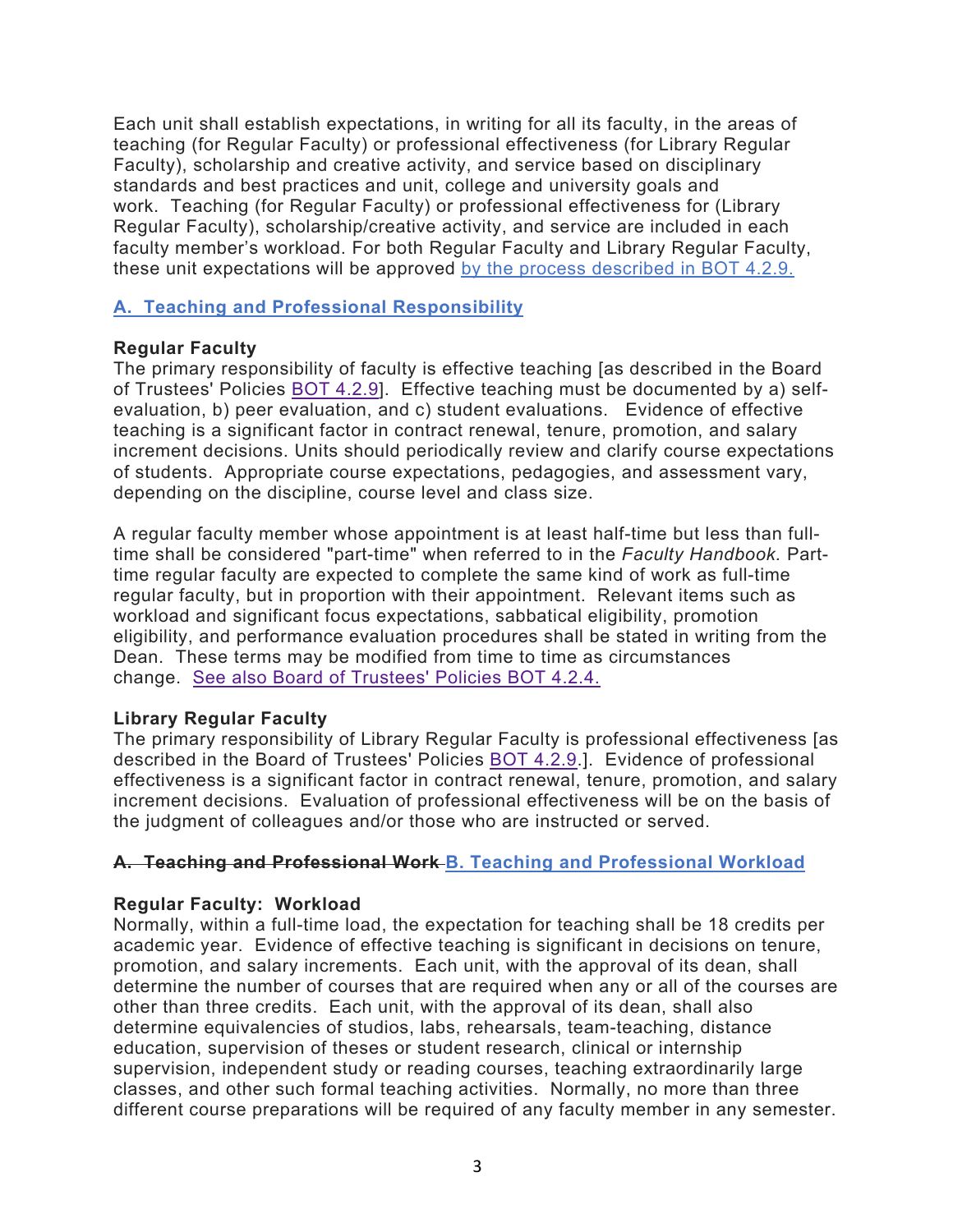## **Library Regular Faculty: Workload**

The expectations for Library Regular Faculty are particular to each position, detailed in position description documents approved by the dean. Normally, within a full-time load, professional work assignments combine with scholarly/creative activities and service in 12-month appointments to equal full-time appointment.

# **Note: All Material from this point forward is a proposed addition to the Handbook**

## **C. Definition of Effective Teaching**

Effective teaching at GVSU consists of creating and maintaining an environment that promotes learning. Effective teachers:

## *1. Demonstrate disciplinary expertise appropriate to the level and purposes of the course.*

Effective teachers must possess disciplinary expertise. The content chosen should fit with course learning goals, have importance in the discipline, be based on scholarship, and reflect current practices and information in the discipline.

## *2. Teach skills that will prepare students to deal with complexity, diversity, and change.*

Effective teachers help students become independent thinkers open to diverse perspectives while being able to ask questions, critically evaluate information and claims, generate solutions to problems, and effectively communicate with others.

## *3. Teach content in a coherent, organized manner to aid student learning.*

Effective teachers help students frame their course experience by organizing content and activities to create a purposeful learning structure. When a course is taught using an intentional and definable approach, students are able to learn and retain material, synthesize ideas, and improve academic achievement.

## *4. Cultivate a learning environment where all students are treated equitably, have equal access to learning, and are valued and supported in their learning.*

Effective teachers are responsive to social justice issues in teaching and learning. There are many ways to help all students learn, including learning students' names, structuring meaningful peer learning opportunities, choosing examples from a broad range of cultural domains to illustrate course concepts, identifying effective study strategies for exams, effectively managing course discourse, providing grading rubrics that outline clear criteria for success on writing assignments, identifying learning objectives for class activities, explaining how students should communicate with you, being available to students, and making clear how student work will be assessed in every dimension of the course, including participation.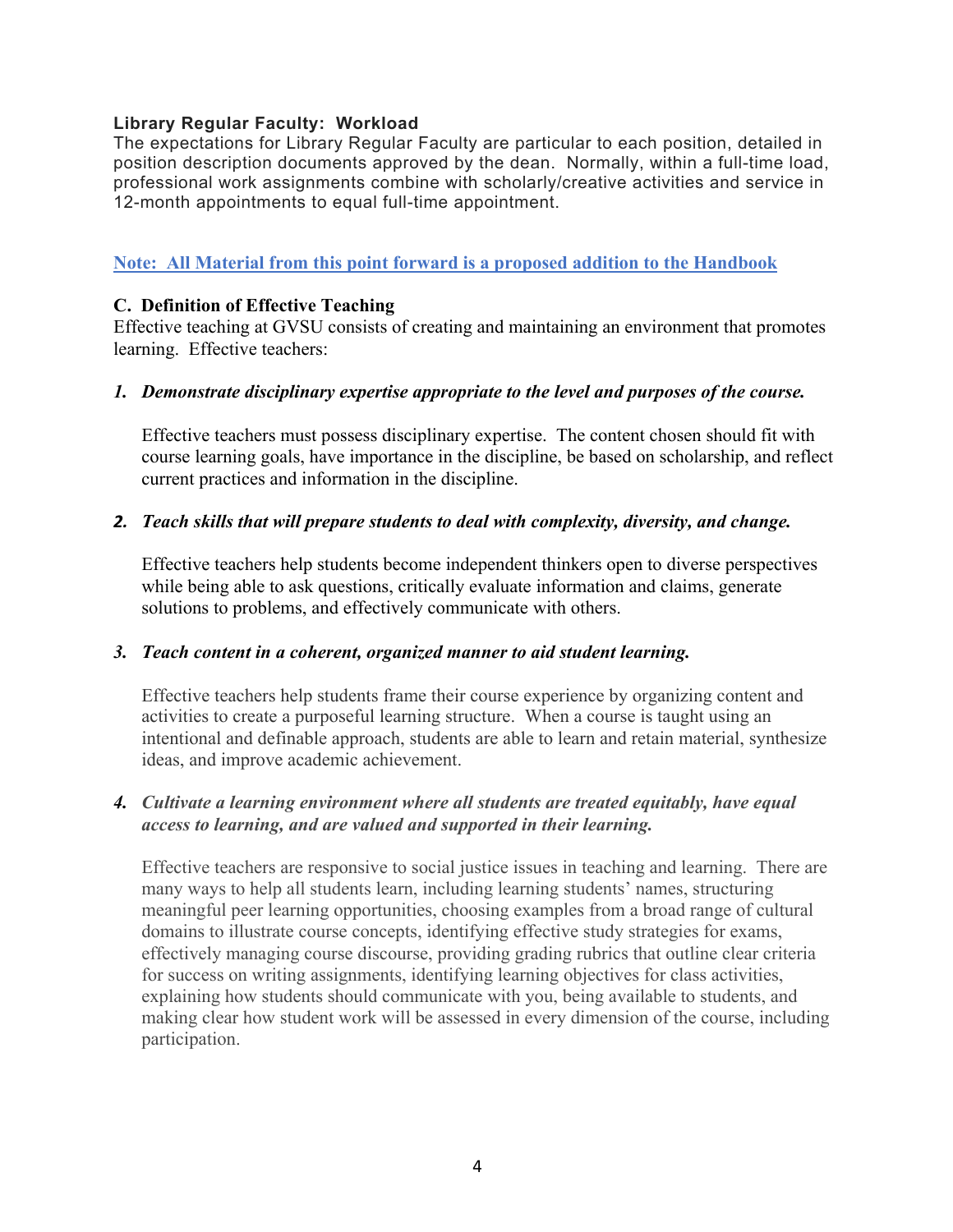# *5. Establish and communicate challenging learning goals and high expectations.*

Instructor expectations have a direct effect on upon student achievement. Effective teachers believe in students' abilities, expect students to perform at their full potential, and help them achieve course learning goals.

## *6. Assess student performance in an appropriate and sufficient manner.*

Effective teachers assess student performance in the areas of both knowledge and skills. They use assessment measures appropriate to the course level, size, discipline, and learning goals.

# *7. Competently use teaching pedagogies to help improve student performance by actively engaging students in their learning.*

Research finds strong relationships between student engagement and student achievement. Effective teachers use evidence-based techniques that will actively involve students in the learning experience.

# *8. Refine courses using feedback and reflection.*

Effective teachers regularly think about how they teach, learn from their experiences, and work to improve their instruction. They develop their skills to better serve students.

# **D. Definition of Excellent Teaching**

For promotion to full professor, a faculty member must consistently demonstrate at least effective teaching on annual reviews. In addition, the faculty member must have engaged in several meritorious activities and accomplishments that extended beyond normal teaching duties and performance during the previous six years. A college or unit can be more specific about how much or what type of activity it requires.

A list of NON-EXHAUSTIVE examples can be found at (LINK to Provost's website)

- Successful implementation of innovative teaching strategies designed to promote intellectual or creative achievement
- Successful development or major revision of courses and curricula in response to changes within a discipline and/or the better education of students.
- Receipt of peer-reviewed awards or recognition for excellence in teaching
- Refereed presentation on teaching at a seminar, workshop, or conference at the regional, national, or international level
- Supervising student research projects or creative works beyond expected course load and duties
- Supervising a team of students competing for an award
- Mentoring students who present their research or creative work at a regional, national, or international level
- Documented, in-depth, one-on-one mentoring of graduate students
- Documented pattern of mentoring GVSU undergraduates to seek advanced degrees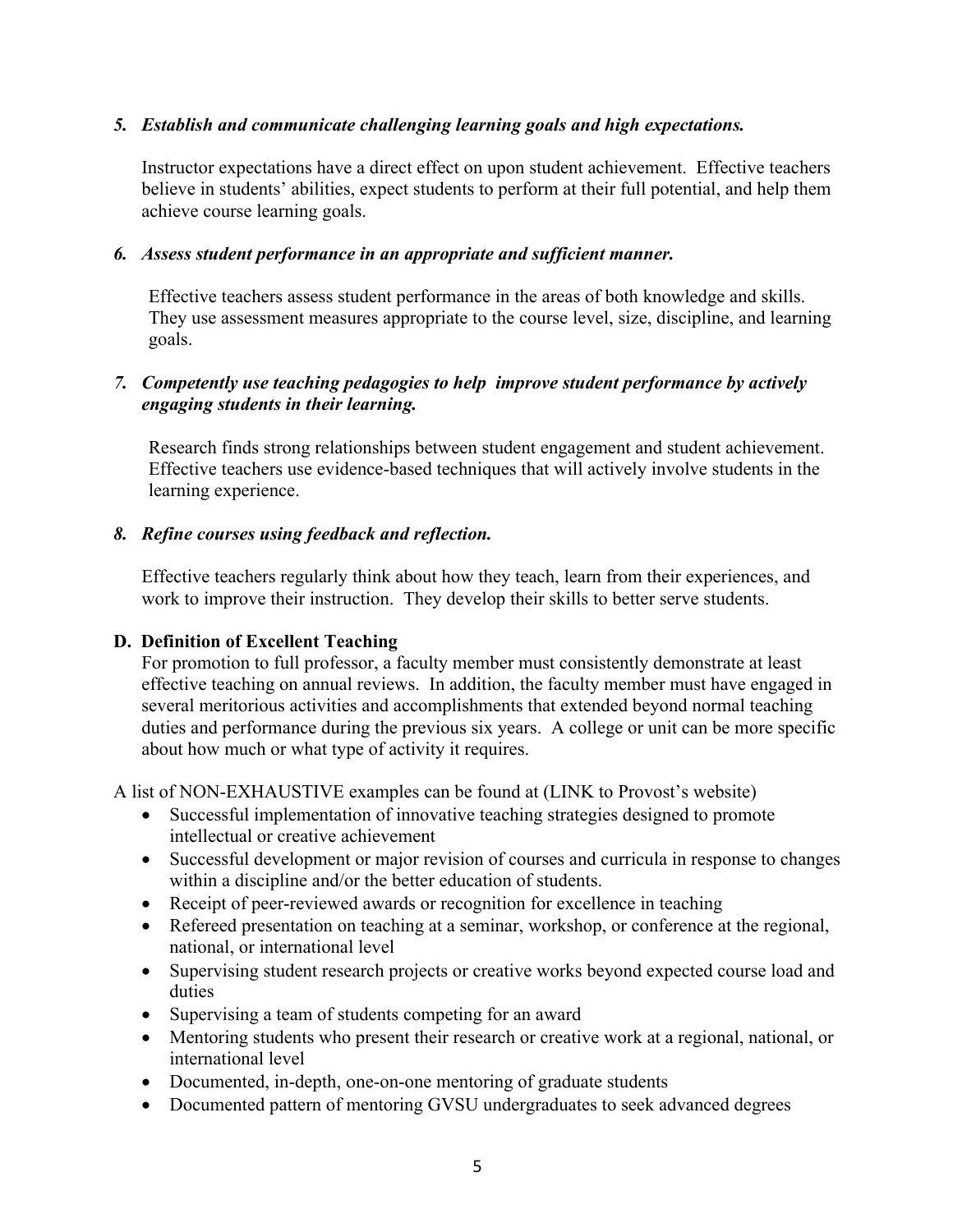• Acquisition, development, and departmental sharing of significant new teaching materials

# **E. Documentation of Effective Teaching**

Effective teaching is documented by a) self-evaluation, b) peer evaluation of a course dossier and observation of classroom teaching, and c) student impressions of faculty teaching. This aligns with current general requirements in the Faculty Handbook (see BOT 4.2.9.1.A).

| <b>Category</b>                           | <b>Possible Sources of Evidence</b>                                                                                |
|-------------------------------------------|--------------------------------------------------------------------------------------------------------------------|
| Disciplinary Expertise (1)                | Course Dossier (assignments, tests, lab manuals; syllabus);<br>Classroom observation                               |
| Student Skills (2)                        | Course Dossier (syllabus, lab notebook, assignments); Self-<br>evaluation; Student work                            |
| Organization (3)                          | Course Dossier (syllabus); Student Impressions; Classroom<br>observation, Self-evaluation                          |
| <b>Create Learning</b><br>Environment (4) | Self-evaluation; Student Impressions and comments; Course<br>Dossier (syllabus statements, materials, assignments) |
| Challenge and<br>High Expectations (5)    | Class grading distributions; Course Dossier (assignments and<br>tests), Classroom observation; Student comments.   |
| <b>Assessment of Student</b><br>Work (6)  | Course Dossier (graded student work; rubrics; tests and<br>assignments); Student Impressions                       |
| Teaching pedagogies (7)                   | Classroom observation; Course Dossier; Student comments;<br>Self-evaluation                                        |
| Refine Courses (8)                        | Self-evaluation; Course Dossier                                                                                    |

# *1. Student Impressions of Faculty Teaching:*

 Student input will continue to be gathered each semester through the use of the LIFT instrument. Student impressions for each course taught in the relevant time period are used in personnel decisions.

*2. Peer Review*

Peer review consists of examination of a course dossier and in-class observations for one course.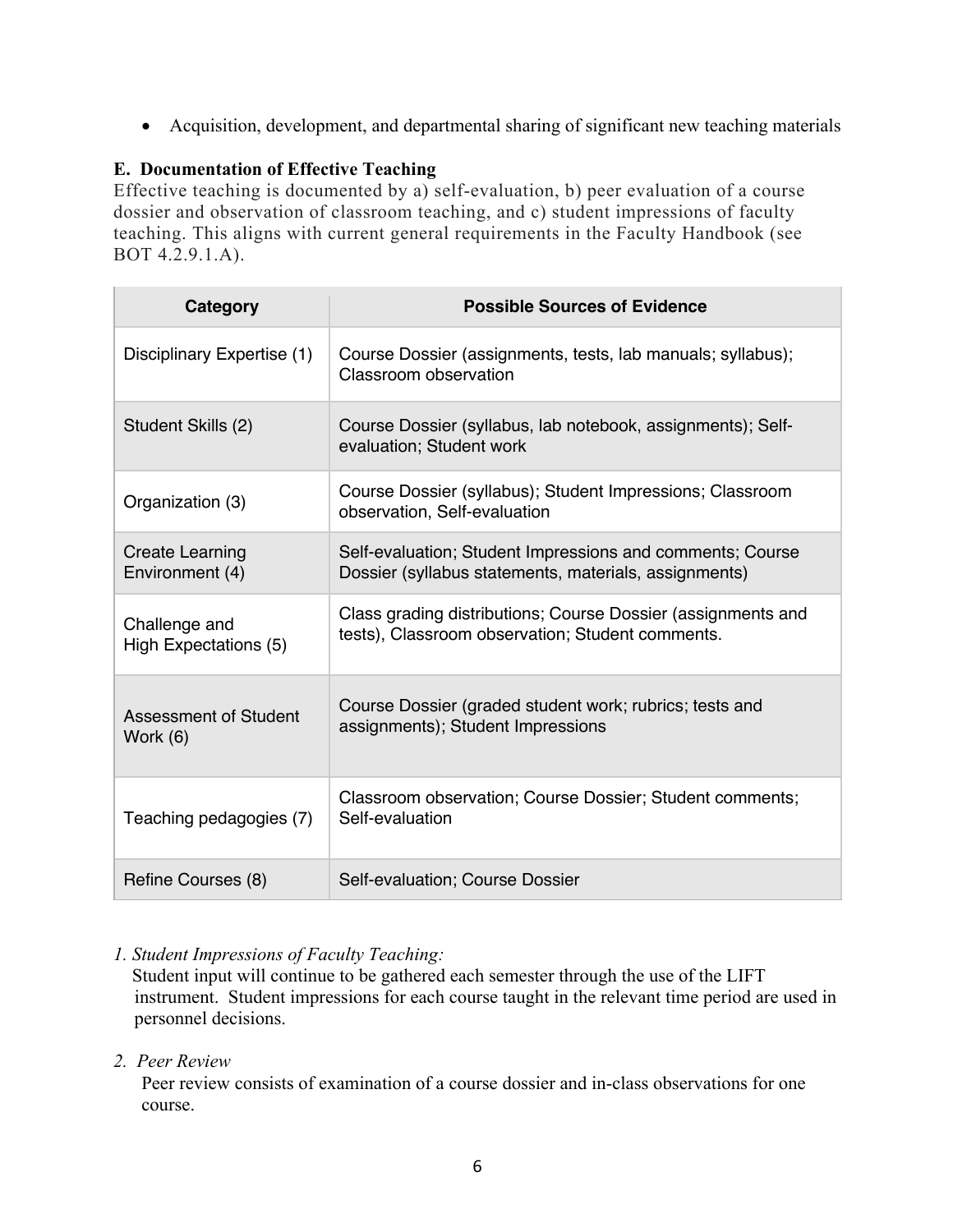During Years 1 and 2, there will be a formative review of the candidate's teachingFormative review is a developmental, confidential "in-progress" assessment; its purpose is to provide instructors with feedback and suggestions that will help them improve their teaching. The reviewer(s) act as a mentor or coach. Results of the review belong to the faculty member

Prior to each personnel action, there will be a summative peer review of the candidate's teaching performance; these will occur in Year 3 for contract renewal, Year 6 for tenure and promotion to associate professor, and the year before application for promotion to full professor. A summative evaluation is the measure of the level of teaching performance that will be used as evidence in a formal personnel action.

- a. Schedule:
	- In Year 1, the unit-appointed mentor(s) will review available course materials and observe a class. A unit can use a peer-review team instead of the mentor(s) if it prefers in Year 1. Results will be shared only with the instructor.
	- In Year 2, a three-member peer review team will perform a formative review of a course dossier and observe one class each. Results will be shared only with the instructor.
	- Summative evaluations will take place in Fall of Year 3, the Fall of Year 6, and the year before promotion to full professor.
	- If a faculty member still needs formative help after the contract renewal, that faculty member should be referred to the Teaching and Learning Center.
	- If a faculty member was hired with one or two years towards tenure, the summative reviews are required, but the formative reviews are at the faculty member's discretion.
- b. Team of Peer Reviewers:

The course dossier review and in-class observations will be conducted by a team of three tenured faculty members. The unit head is responsible for assembling the team. Normally, at least one should be a specialist in the discipline of the person being evaluated. When possible, the other two should be from the person's department. If desired, smaller departments can use reviewers from other units. All peer reviewers will have been trained by the Faculty Teaching and Learning Center.

c. Preparation of the Course Dossier

Prior to each personnel decision, the faculty member will assemble a course dossier for one course. These materials will be used to evaluate these categories of effective teaching: course organization, disciplinary expertise, student skills, challenging goals and expectations, assessment of student work, and teaching pedagogies.

Units can establish page limits for the course dossier if desired. Materials in a course portfolio should include the following:

• Syllabus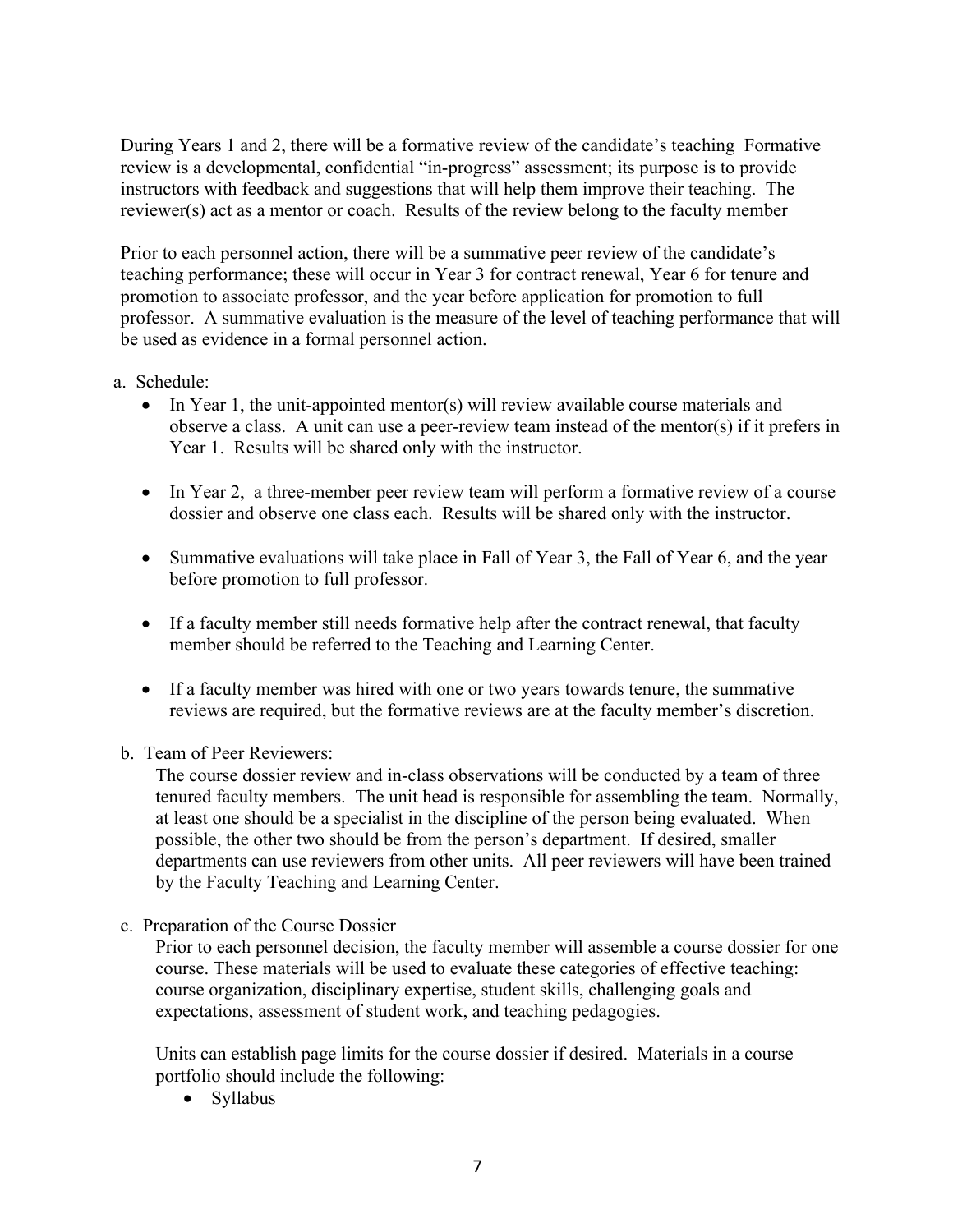- Assignments/projects with rubrics, if used
- Tests or other methods of evaluation
- A sample of graded student work
- Lab manuals, if applicable

#### d. Assessment Instruments

Two samples of Course Dossier instruments and two samples of Classroom Observation instruments that are based on GVSU's definition of effective teaching are available here (LINK).

If a unit or college does not want to use the sample instruments, it can design its own instruments. All Course Dossier Instruments must assess disciplinary expertise, student skills, organization, challenging goals and expectations, assessment of student work, and teaching pedagogies. All Classroom Observation instruments must assess disciplinary expertise, organization, learning environment, challenging goals and expectations, and teaching pedagogies. A unit can add additional criteria or use a different format. If desired, different instruments can be used for formative and summative evaluations. Instruments created by a unit or college must be approved by the University Personnel Review Committee.

e. Procedure:

The faculty member will make course materials available to the mentor(s) at a point of mutual agreement in Year 1. The faculty member will submit the course dossier by the start of winter semester classes in Year 2 and by the start of the fall semester classes in Years 3 and 6, and the start of classes the semester before promotion to full professor. The completed dossier will be made available to members of the peer review team by the beginning of the semester in which the peer review and peer observation will take place.

Each member of the team will perform an independent assessment of the course dossier and fill out a Peer Review of Course Dossier instrument. After they have examined the course dossier, each peer reviewer will visit one class. Instructors will be notified when an observation is scheduled. Reviewers should not observe the same class, so the instructor will be visited three separate times. If the unit wants to add visits to other courses, it may do so.

## f. Results

After the peer reviewers have independently examined the course dossier, observed a class, and filled out the appropriate instrument, the three will meet to discuss their assessments. A team report will be written that includes the summary of both instruments. The team will meet with the faculty member to share its report. Results of a formative evaluation will be discussed with the faculty member only. Results of summative evaluations will be given to the faculty member and the department chair, be considered part of the faculty member's official record, and be used in personnel decisions. The faculty member can insert a rebuttal to a summative report if desired.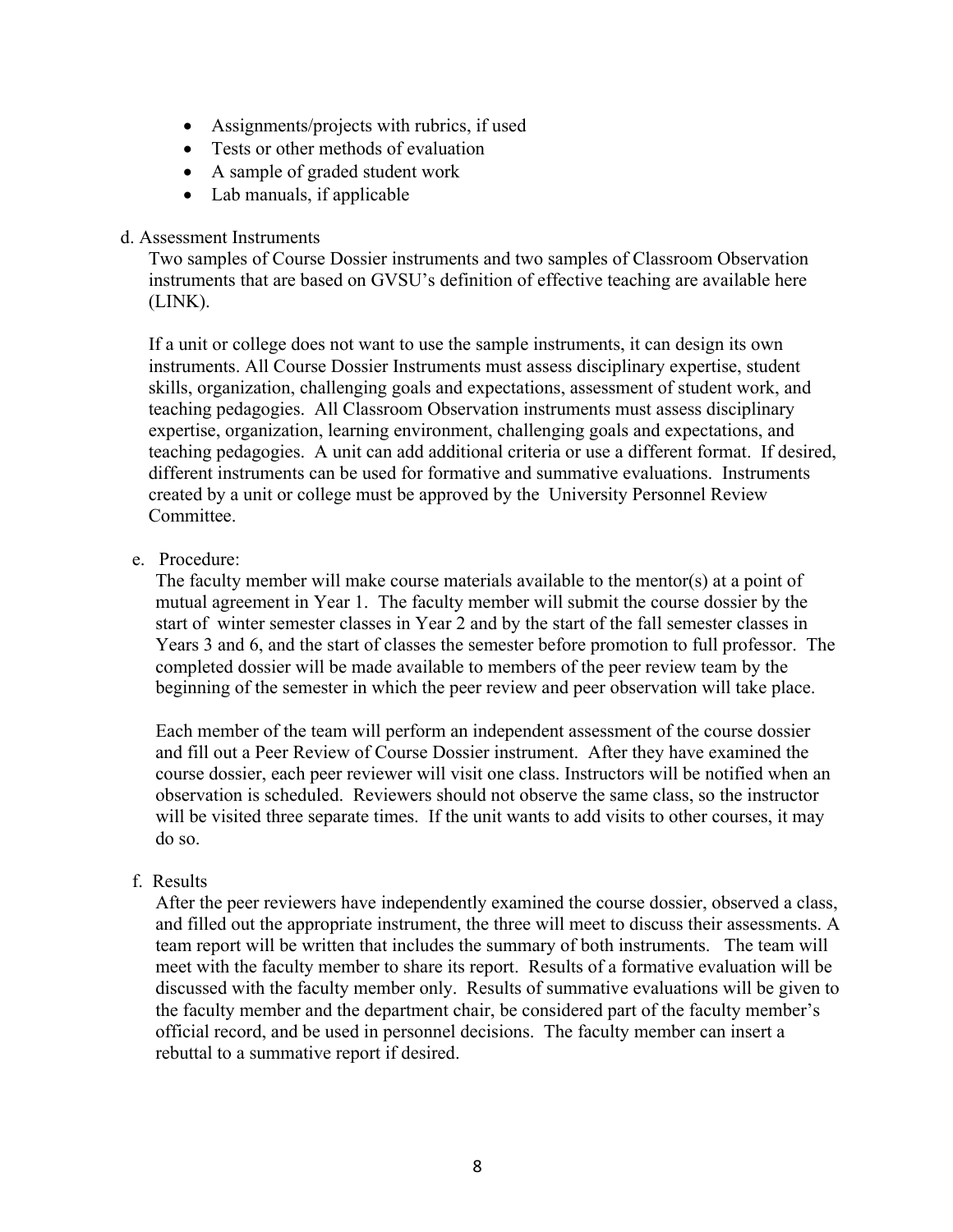3. *Self-Evaluation of Teaching*

Self-reflection will be used to evaluate the teaching dimension of course refinement. The following self-reflective question appears on the annual Faculty Activity Report:

## **Reflection on Teaching:**

*Reflect on your performance in teaching/professional work for the year under review. Include a discussion of efforts to improve your teaching or courses based on consideration of feedback from peer observations or student LIFT surveys.*

*The teaching self-evaluation should describe the course or teaching improvements/innovations attempted, dimension(s) of teaching the change will improve, why they were undertaken, and a reflection on whether they worked with supporting evidence. (Note: A faculty member will not be penalized because something did not work.)*

A faculty member being considered for a personnel action should consult their reflections over the relevant time period. A discussion of these items should be included in the candidate's personal statement (described in BOT 4.2.10.5.B)

## **F. Summary of Teaching Effectiveness**

The unit's recommendation for contract renewal, tenure, and promotion must address the following components (listed in order of importance):

- *1. Peer Review of Course Dossier and Peer Classroom Observation* The peer review team's report and summary instruments should be included. This component is the most important for assessing teaching effectiveness.
- *2. Self-Evaluation of Teaching:*

The candidate's self-evaluation should include, but is not limited to, a summary of what was done during the relevant time to improve teaching and course effectiveness and what evidence indicated the effort did/did not work.

*3. Student Impressions of Teacher Effectiveness:*  All LIFT results for the relevant time frame can be used.

## **Recommendations:**

- 1. Revise BOT 4.2.9.
- 2. Update Section 3.01 A-B.
- 3. Add Section 3-.01 C-D, which has already been supported by ECS and UAS, to the Faculty Handbook.
- 4. Approve 3.01 E-F in principle with final approval in Winter 2021.
- 5. Rewrite the "Refection on Teaching" statement that appears on the FAR (see 3E above).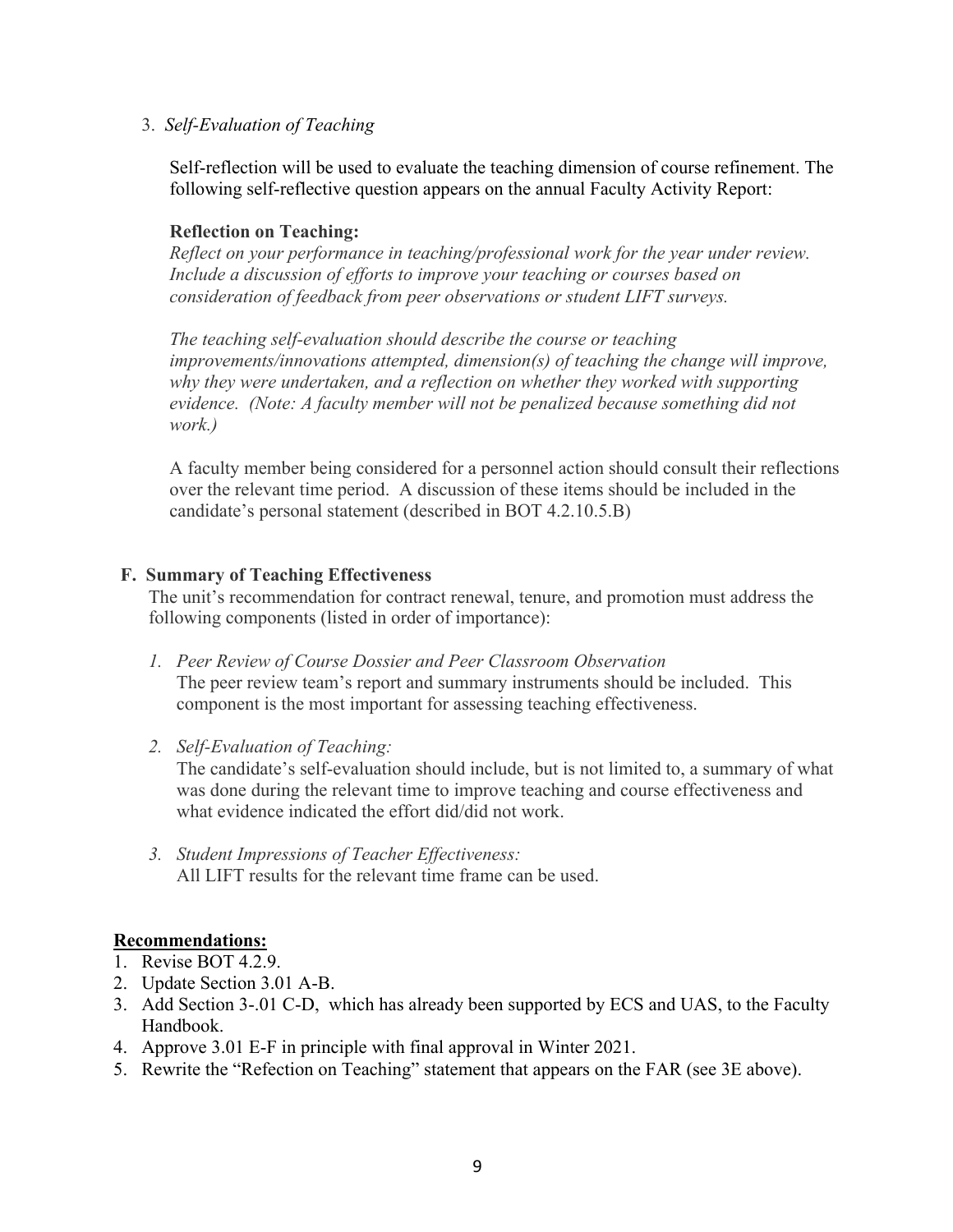6. Conduct a pilot that includes several units of different sizes across different colleges in Fall 2020. Use Winter 2021 to assess results, make changes, and train faculty members. The program will begin university-wide in Fall 2021, and results will be used in personnel decisions starting Winter 2022.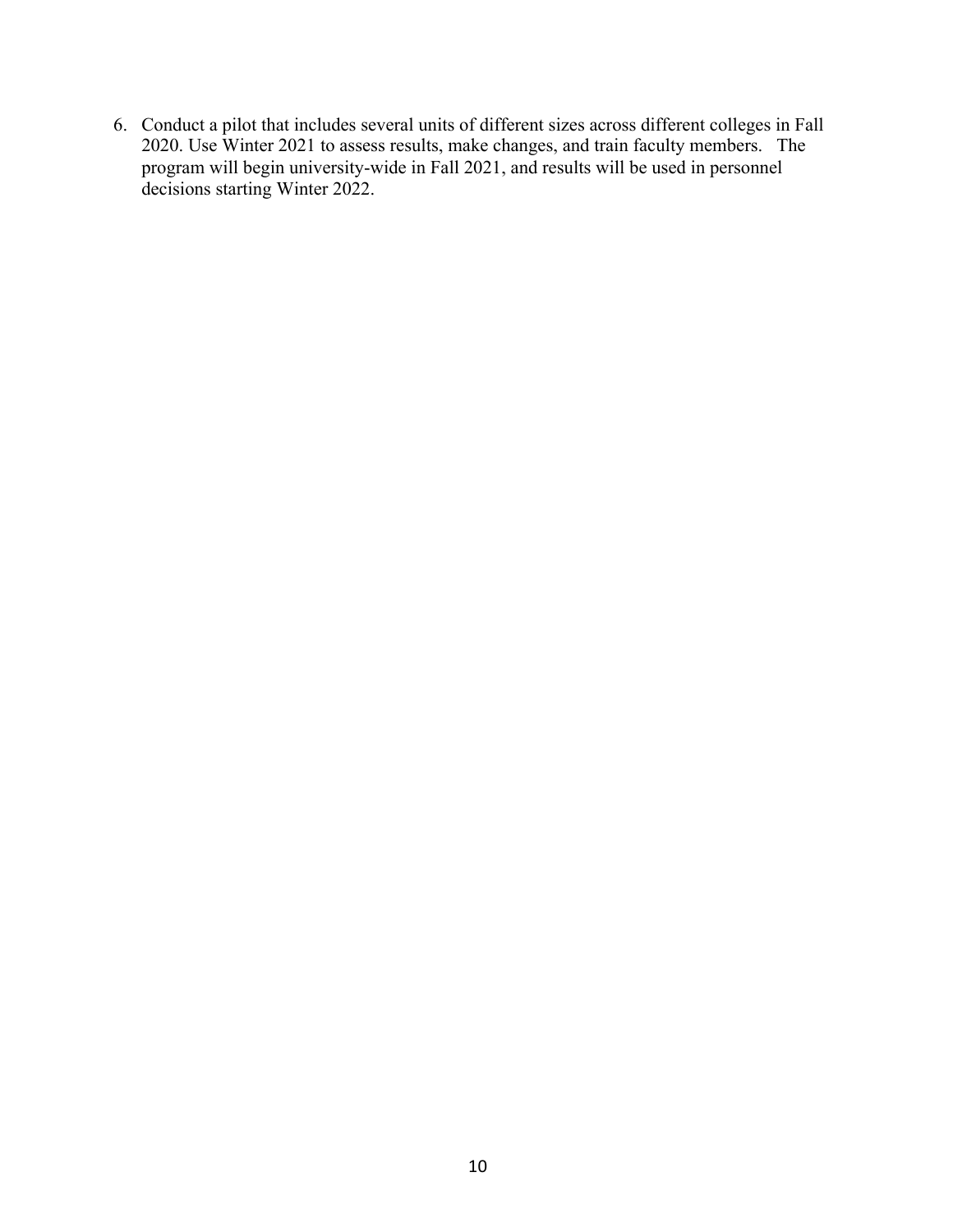*Charge: Please evaluate the six issues identified in pages 8-9 of the April 2019 Final Report of LIFT-MC, and in particular concerns raised there (i) that there is high variability across colleges (and possibly across units) in how LIFT data are used and interpreted and (ii) that some colleges (and possibly units) are using LIFT data in ways inconsistent with IASystems documentation and USETI/UPLIFT task force recommendations.*

*Unless it appears that these concerns are misplaced, frame a policy proposal that would regulate the use of numerical benchmarks for evaluating teaching effectiveness. SHORE Log: 1134-2019*

# A. Issues identified by LIFT Taskforce

- There is not universal understanding of how the summary statistics ("Combined" Median", "Adjusted Combined Median" and CEI) are calculated nor what they mean
- For many colleges, response rates are lower than recommended for reliability
- There is high variability across colleges (and possibly across units) in how LIFT data are used and interpreted

• We have evidence that some colleges (and possibly units) are using LIFT data in ways inconsistent with IASystems documentation and USETI/UPLIFT task force recommendations 

• Given recommendations from IASystems and the previous task forces plus the lack of clarity and consistency in the use of LIFT data at GVSU, we discourage the use of a numerical benchmark for evaluating teaching effectiveness. Teaching effectiveness is better assessed using a combination of methods, including peer evaluation, course materials, and student evaluations.

 $\bullet$  While we discourage the use of single-value benchmarks and the exclusive use of LIFT data for making conclusive judgments about teaching effectiveness, LIFT data can be used productively. We note that  $60-70\%$  of the responses to the summative questions are either "Very Good" or "Excellent" and only 3%-5% are "Poor" or "Very Poor." We believe, therefore, that "outliers" in LIFT data, if they occur in more than two consecutive semesters, can be used to identify possible issues in teaching performance that should be investigated.

# B. Future Work

This report focused on analysis of LIFT data at the college level. Future reports may include: 

• Analysis of LIFT data by discipline, course level, and instructor gender, race, rank, and years of service